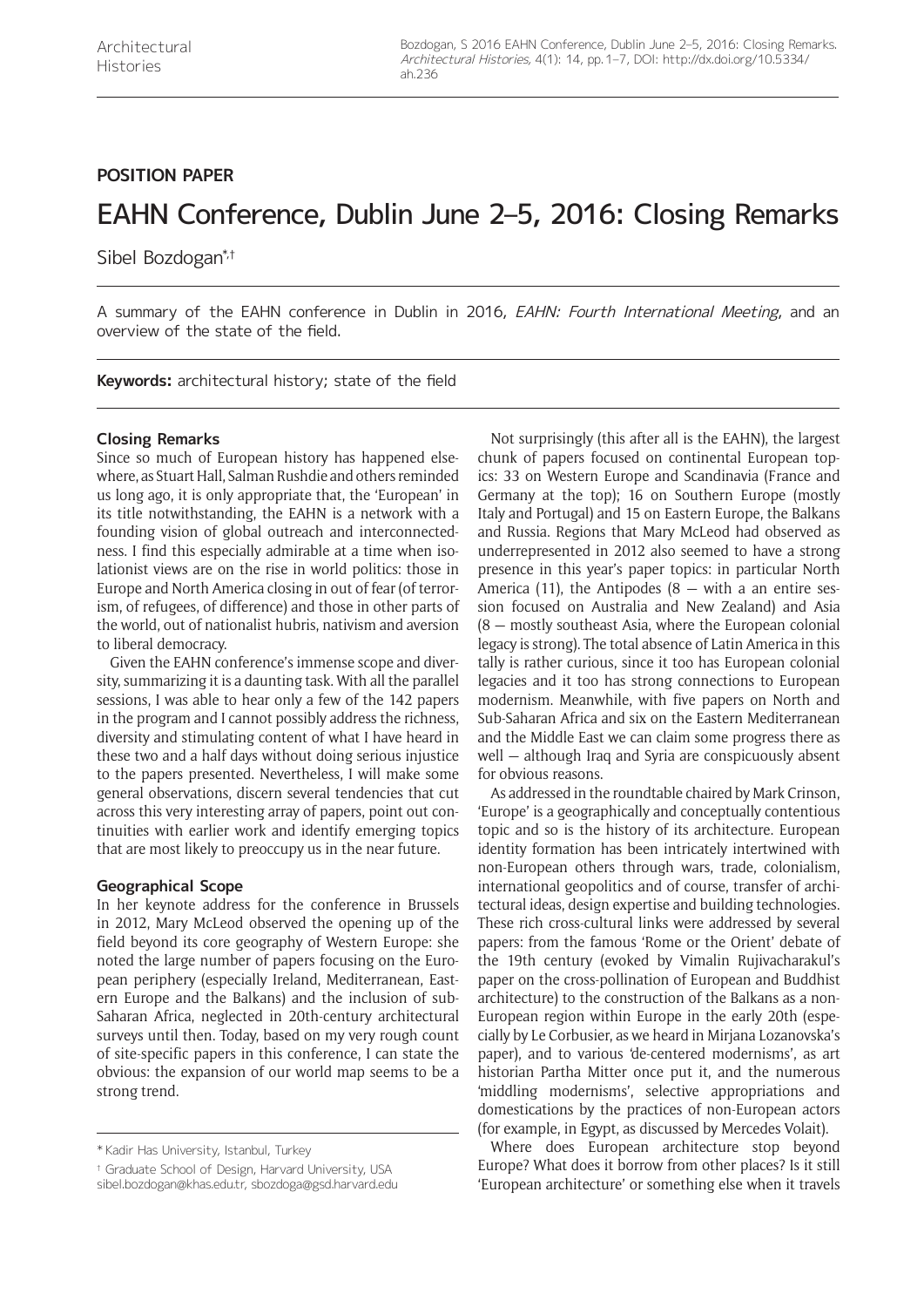beyond the continent of Europe? Are its interlocutors in other geographies also its co-producers? These are questions with complex answers, but whereas once there was a dearth of such questioning, the conference confirms that we now have an exponentially growing and diversifying scholarship of critical trans-national histories.

Compared to even ten years ago, when we organized the 2006 DoCoMoMo Conference with the uneasy title 'Other Modernisms' (you may recall that 'other', 'non-western', 'third world' and many other terms were employed and discarded in rapid succession), histories of modern architecture in peripheral geographies have moved well beyond the simplistic binaries of postcolonial theory: challenging and complicating colonial hierarchies like east-west, north-south, center-margin, metropole-colony, orient-occident, etc., in favor of complex exchanges and negotiations between 'the developed world' and the newly independent nations of the 20th century. Today we view the condition of peripherality as neither pre-given nor unchanging but rather as fluid, historical and geopolitical. Above all, we re-conceptualize 'influence', not as one party giving its goods to an inferior other but as a two-way exchange that involves interaction and agency.

Perhaps as significant as the scholarship, however, are the scholars themselves who largely explain the *deepening* as much as the broadening of our discipline. What we see in this conference and in the field at large is the emergence of younger native scholars from these peripheral geographies, who know the requisite non-European languages and have access to local sources and archives. Many of them work in European and North American academia and almost all work on topics related to the cities, regions and countries to which they are connected by birth and biography. My own experience working on Turkey makes me think that there is indeed a deeper, visceral level of understanding the architecture of a place if one is connected to that context and culture in personal ways that cannot be acquired by academic studies alone.

By the same token, however, it is important to be vigilant against too much insularity and over-specialization in narrowly defined area studies or period expertise. Unlike more specialized venues like DoCoMoMo, for 20th-century modernism, or MESA (Middle East Studies Association), for area studies, the EAHN aspires to invite papers that, while well grounded in site-specific historical research, suggest broader connections and comparative insights. This very delicate balance between area studies (as site- and culture-specific historical research) and architectural history (as a more universal discipline) evokes the relationship between micro and macro histories that Jean-Louis Cohen talked about in his keynote address.

In that sense, while I applaud the broad geographical range of papers, I must confess that I am not fully certain if they speak to each other as much as we would like them to. The study of peripheral regions still seems to be largely dominated by research into colonial networks and European actors rather than local, regional and national perspectives from within those countries. Politics, power relations and production of the built environment still constitute the primary frameworks of analysis in such studies, whereas papers on architectural theory, philosophy and culture are almost exclusively derived from European material, French and German in particular. While we congratulate ourselves for finally breaking out of traditional Eurocentricism, is it perhaps sneaking back in the way we frame research questions and choose particular sources depending on the geography we are studying? This is a question worth pondering.

#### **Temporal Frameworks**

The perennial topic of discussion seems to be the notorious modern/pre-modern (or early modern) divide. Given the EAHN's commitment to an expanded temporal field beyond the modern era, what do we make of the fact that the conference papers are focused almost exclusively on the 19th- to 21st-century time span? (I enjoyed Roger Stalley's keynote talk on medieval architecture so much that the question seems even more pertinent).

Possible answers to this question were discussed in a very stimulating roundtable, 'Pre-modern Architecture and the Shift of Historiography'. The so-called 'modernist bias' of our field is often linked to prevailing educational canons in professional schools of architecture, which tend to marginalize early modern and medieval topics as narrowly defined area and period studies of past epochs viewed from art historical rather than architectural perspectives. Architectural historians of earlier periods, many of them trained as art historians, rightly point out how the 'architectural' view tends to selectively appropriate and instrumentalize the past to affirm contemporary agendas. Bernd Nicolai, for example, mentioned in his paper Venturi and Rossi's postmodern historicism and typology studies, respectively, but we can also remember Sigfried Giedion, who said, 'History is a magical mirror. Who peers into it sees his own image in the shape of events and developments' (Giedion 1948: 2).

This 'usefulness approach' of architects, as Juliana Gavril put it in her talk, or the 'operative' attitude to history, as Manfredo Tafuri famously criticized it, highlights what is in fact a built-in tension in our field between the two terms of our academic identification, namely 'architecture' and 'history' — between our disciplinary affiliation with a generalist design profession and our distinctly culture- and site-specific work as historians. It is a delicate balance that we constantly juggle, as so aptly captured in the title of Gavril's paper, 'A Byzantinist with an Interest in Architecture or an Architectural Historian Specializing in Things Byzantine?'

This, I will argue, is a productive tension that benefits our discipline as a whole. Having just been to Venice Biennale before coming to the EAHN conference, I had the opportunity to ponder this relationship (or lack thereof) between architecture as a design practice and architecture as object of history. If the 1980 Biennale was about the return of history or 'the presence of the past', the 2016 one was all about the global future, a bleak one to be sure. As expected from Alejandro Aravena's curatorship, the Biennale produced a clear mandate for architecture to re-engage with pressing social and environmental issues. The prominent themes were migrants, refugees,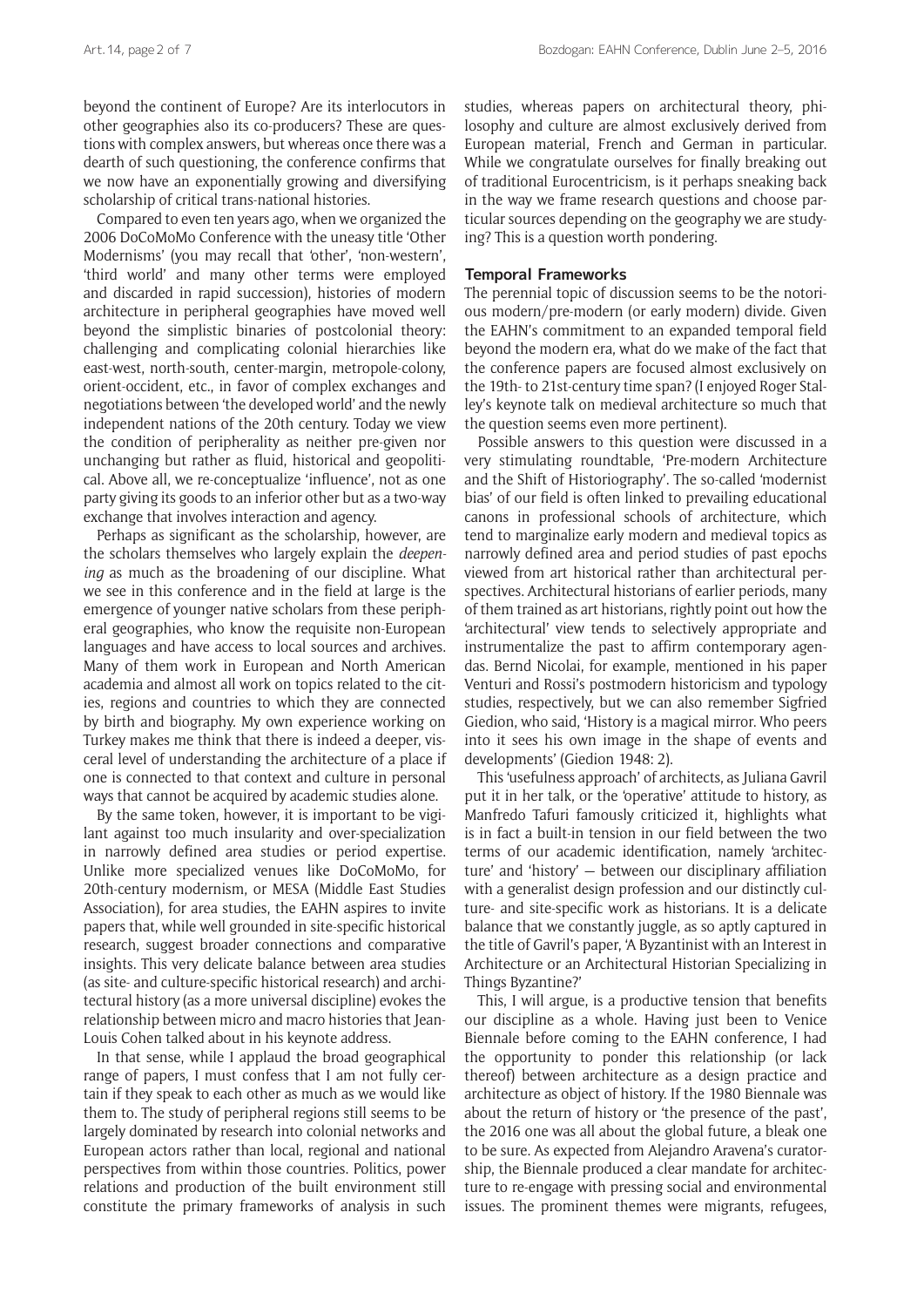environmental and humanitarian problems, ecology, sustainability and spatial agency — topics that will be with us for the foreseeable future. These are still largely outside the radar of architectural history. I therefore appreciated Itohan Osayimwese's acknowledgement of such topics where she called for a 'militant historiography' and 'a new spatiality of migrant spaces'. Jorge Figuera's discussion of refugee camps, tourists and migrants also explored topics outside the traditional scope of architectural history. Also largely missing from our discourse are histories of construction, materiality and fabrication — practices that feature in a big way in Venice.

Ultimately, although the temporal focus of the papers in this conference is the modern period, and scholars of earlier periods may be justified in their feelings of marginalization, the modern/pre-modern divide is a conceptually problematic one, created and reproduced by established art historical conventions, periodizations and specializations. At a deeper level, beneath such institutional demarcations, I believe we engage with history as a temporal continuity. Even when our focus is one specific period, decade or century, we think about it in relation to what came before and what followed afterwards, and this relational thinking informs our particular way of studying our subject matter. After all, architectural history is itself a product of modern historicism, as it emerged in 18th and 19th centuries. Historians of earlier periods are, by definition, engaged with not just historical research into ancient, medieval or early modern architectures but also historiography, which pulls them into modern periods, since most of their scholarly sources were written in modern periods. Historians of modern architecture, on the other hand, having dismantled canonic historiography's portrayal of modernism as a total repudiation of history, now trace the myriad hitherto unacknowledged historical references that went into the making of modern architecture.

It is therefore exciting to imagine the field expanding along trans-historical investigations across time, not unlike the calls we made for trans-national studies across geography. I believe there is a lot to gain from attention to diachronic connections, along with synchronic studies of a period from within its own time  $-$  or rather, from the inseparable togetherness of synchrony and diachrony in our work (I am using synchronic and diachronic as theorized by the late Carl Schorske) (Schorske 1981: xxii). During the conference, Bernd Nicolai suggested several possible themes around which this may happen: for example, cultural transfer, migration, urban culture and multiplicity in Antiquity and the Middle Ages, especially in the Mediterranean basin, offer evocative precedents for today's globalization. Or, to give a more specific example, Samantha Martin MacAuliffe's paper on the Classical Athenian Agora, while historically grounded in Antiquity, invites trans-historical contemplations of the way civic spaces are structured, perceived and used at any time.

This emphasis on temporal continuities rather than sharp periodizations manifests itself in two other ways. The first is what I see as a more discernable trend towards dissolving the interwar/postwar divide in histories of

modern architecture — something Mary McLeod was particularly keen on recommending at the 2012 conference. In this 2016 conference, there are more papers on the interwar period, and there is no sign of 'fatigue' with the interwar Modern Movement — there was an entire session on Russian avant-garde, for example. And many, many more on postwar modernism, which, as a critical moment for rethinking modern architecture in the light of the new social and technological realities after the Second World War, continues to engage architectural historians.

At the same time, as I argue elsewhere (Bozdogan 2015: 9–26), we cannot forget that postwar modernism carries different meanings in the rapidly decolonizing 'global south', and in the non-aligned nations camp, than in Europe. When Europe was dealing with 'anxious' modernisms and revisionist ideas, the rest of the world was just embracing modernism as a symbol of optimism, progress and development, aided no doubt by a confident modernization theory and the newly minted institutions of international economic cooperation. Such time lags (for example, the heroic period of the modern being the interwar period in Europe and postwar for the rest of the world) not only underscore the artificiality of the interwar/postwar divide, but also urge us to think about differential temporalities, time lags and delays and, as Jean-Louis Cohen pointed out in his keynote address, continuities in patronage and institutions across political ruptures and regime changes.

The second way in which temporal continuities informed the conference is that even more recent periods, from the 1980s to the present, are now brought on board. Several papers and a specific thematic panel ('Architecture and the Neoliberal Turn') addressed how the integration and deregulation of global markets, the demise of the welfare state and the rise of postmodern formal experimentation have been transforming architecture and urban environments across the globe. For example, new architectural typologies are emerging, such as the shopping mall, the gated residential development and, as Amy Thomas has investigated, the new financial workplace. Most interestingly, our modernist conceptions of space and time, including the notion of *zeitgeist* so central to the historiography of modern architecture, are being contested by the emerging historical condition of neo-liberalism. How do we re-conceptualize architecture's relationship to time and temporality and critically rethink what *zeitgeist* might mean in the face of plural, fragmented and conflicting perceptions of this relationship?

The session on time travel was particularly thought provoking, addressing issues of periodization, newness, authenticity, obsolescence (Daniel Abramson), extinction (Marika Trotter) and anachronism (Anne Bordeleau), among others. Many other related questions were implied: what is the time of the 'early-modern' and how far back can we extend it? What is the time of the 'modern' (the question that has been haunting DoCoMoMo since its inception): was it a period style that is now over, delegating modern architecture to preservationists, or are the set of ideas, concerns and attitudes that gave rise to it in the first place still relevant today — 'back from utopia', according to Hilde Heynen (Henket and Heynen 2002).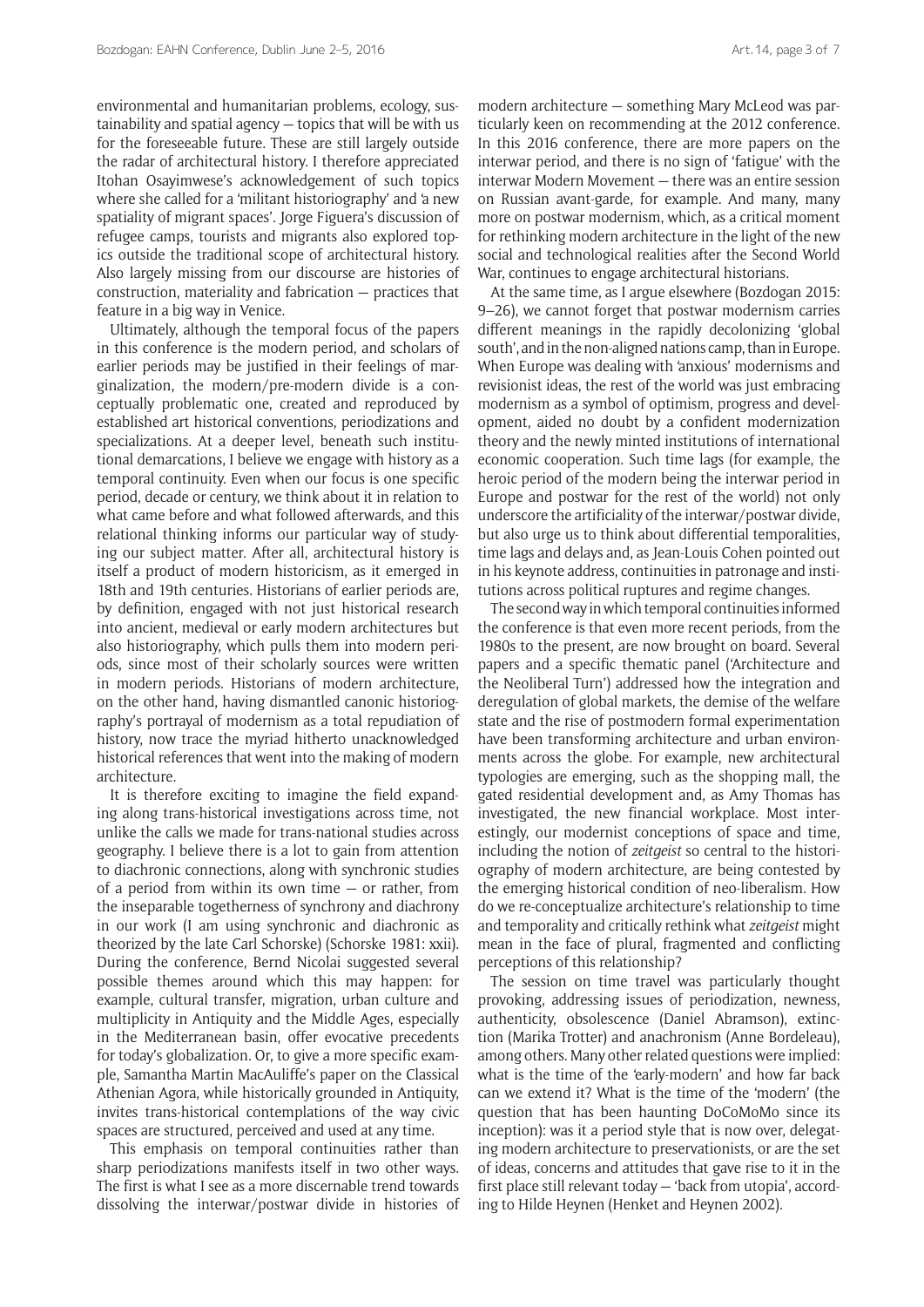Judging by the incredible richness and diversity of papers on modernism — interwar, postwar and everything in between — it seems to me that it is not yet the time for 'histories finally relieved of the modern' (as I understand Arindam Dutta put it at the 2012 conference). In fact, I will suggest that history of the modern is charged with a renewed relevance in the face of developments since the 1980s. I feel particularly strongly about this because in Turkey we now have a new political regime that has openly declared early Republican modernization and westernization 'a bracket that has been closed' — an aberration of history to be restored by re-embracing the country's Ottoman and Islamic past. As a result, the modernist architectural heritage of the 20th century is seriously threatened, either by outright demolition and redevelopment or by calculated neglect.

#### **The Focus on the City**

Few would disagree that architecture, as a design discipline and as an object of research, is experiencing a scalar shift, from building to city to territory. Architecture, urbanism and landscape have more or less merged into one large and interdisciplinary constellation of design disciplines, and architectural history is seeking to reposition itself accordingly, as also evidenced by several papers. I believe we will continue to see not just more urban history but also more landscape history, environmental history and especially histories of infrastructure (dams, canals, roads, bridges and other engineering structures) coming into the fold of architectural history. During the conference, for example, I caught the tail end of one most interesting discussion on infrastructure as national identity construction. We can have many more studies examining, for example, how successive governments in peripheral geographies have sponsored many grand infrastructural projects as literal nation building or as a form of visible politics — a politics of performance.

I discern two contradictory directions in the way the scalar expansion has been unfolding.

On the one hand, it entails a de-emphasis on the historical definitions and municipal boundaries of cities, which, it is argued, are increasingly irrelevant in a globally interconnected world of neo-liberal market economies. What we see today are stretches of undefined 'operational landscapes', as Neil Brenner called them, that link city to region to territory — an expanded urbanism or even a 'planetary urbanism' again using Brenner's terminology (Brenner 2014).

On the other hand, there is a rekindled interest in the city itself as the site of public space, civic architecture and participatory processes (all of them increasingly threatened by neo-liberal urban policies) — especially the city as the primary site of resistance and dissent.

One major symptom is that the reading and re-reading of Henri Lefebvre, David Harvey and Manuel Castells has skyrocketed across the world in the past couple of years in the aftermath of urban revolts in Tahrir, Taksim, Meydan and Zuchotti Park, among others.

Whether to re-conceptualize the city across scales or to explore its potentials for a more democratic public sphere, the common denominator is a renewed focus on the city. As is evident in several papers presented at the conference, architectural (and urban) history has a lot to contribute to these topics. First, although these new discussions are triggered by developments since the 1980s, there are historical precedents to thinking in terms of scalar expansion and the territorial perspective. Environmental historians like William Cronon have already paved the way for looking at cities not as bounded entities but within their regional contexts and rural hinterlands (Cronon 1991). In this conference, two excellent panels, 'The Modern Nature' and 'The Modern Village', compellingly dissolved received binaries like nature–culture, natural–artificial, city–country, urban–rural and of course modernism–regionalism (as Mary McLeod has argued with her analysis of Le Corbusier's syndicalist regionalism). Other papers have given us very interesting and informative new case studies of rural planning, agrarian reform, model villages and resettlement projects, from Matera to India to Zambia, as part of the modernist vision of the 20th century. In fact, as Lukasz Stanek has suggested elsewhere, the 'mondialization' of the postwar world can be looked at as an earlier reiteration of Neil Brenner's planetary urbanism.

Secondly, the debates concerning the 'right to the city' by its inhabitants seem to be mirrored in historical research. Top-down histories of master planning and urban design, and their primary actors such as architects, planners and local and national governments, are still major topics of urban history; but there is increasingly more work on bottom-up histories of their reception and use by the people. I am delighted to see many papers on spaces of everyday modernity, especially spaces of leisure and public recreation such as, for example, the panel on Asia. Lawrence Chua's work on Bangkok cinemas or Paul Clark's on Beijing's public park as a symbol of modernity and newness resonated with me. Recently, I have also been working on spaces of everyday modernity in early Republican Istanbul (specifically beaches, cinemas, music halls, etc.), which have given me new insights into the myriad of ways in which citizens are modernized and nationalized by new regimes, beyond the official programs of the state, which are typically enacted in schools, exhibitions, government buildings, etc., that are often the first to be studied by architectural historians.

Thirdly, the focus on the city is intimately connected to what is clearly an increasingly strong track of research in EAHN scholarship: the topic of housing. The connection between urbanism and housing is of course indispensable to the history of modern architecture, but revisiting that history seems to have acquired a new significance in the light of recent developments. Given the aggressiveness of neoliberal urban policies everywhere, a certain degree of nostalgia for the public housing programs of the 20th-century welfare state is perhaps to be expected. Many scholars are looking deeper into histories of housing, not just in terms of design and typology but also from newer angles of financing, regulations, agency and the relationship between real estate markets and design choices — as in the case of two informative and provocative panels: 'Housing and the Grassroots' and 'Housing Representing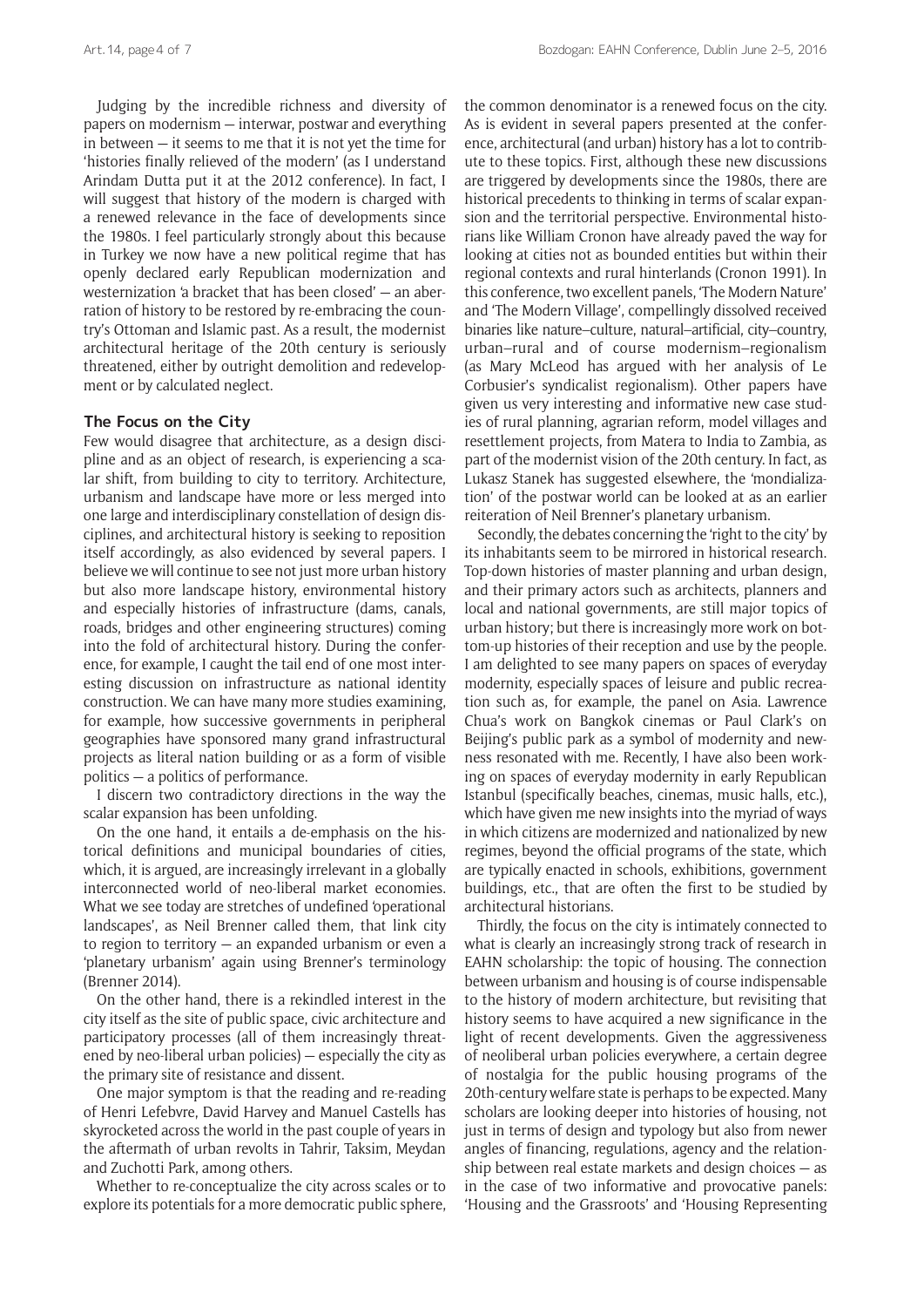Finance'. Papers like Florian Urban's discussion of bottomup agency and unconventional patterns of home ownership in Berlin and Sheila Crane's look at Casablanca's *bidonvilles* as the 'prehistory of neoliberalism' offer comparative insights for some of the world's most pressing discussions.

I will add, however, that although the demise of the welfare state and the withdrawal of governments from the production of housing is indeed a mark of neo-liberal urban policies everywhere, the picture is in fact more complicated in peripheral geographies of the world. Many authoritarian governments beyond Western Europe and North America now work with new public-private partnership models, and far from disinvesting from housing, they are major players in the real estate market. The Turkish state is a paradigmatic example — today the Mass Housing Administration of the national government –TOKI– is the country's biggest developer. One can also look at China and Russia for similar practices. The result is often what scholars call 'state-sponsored gentrification', displacing the poorest and least powerful groups in society.

### **Shift of Focus: From Objects to Processes**

As Mary McLeod noted in 2012, the traditional art historical focus on singular buildings and individual designers has shifted towards a study of processes, actors and networks. McLeod cited Michael Hays' observation that 'we have passed from a history of authors and objects to a history of people and environments', and judging by this year's papers we can safely assert that this trend is strong and evolving. The production of the built environment is increasingly seen as the co-production of multiple actors and stakeholders beyond the heroic figure of the architect; we now look at clients, developers, local and national governments, consultants, financiers and of course, users. For example, Cieran O'Connor's opening talk made me think about the still largely understudied histories of state architects and architects of anonymous bureaucracies whose relationship to political authority perhaps offer a counterpoint to Jean-Louis Cohen's biographic investigation of known architects.

As the primary theoretical source of this shift, Bruno Latour's Actor-Network Theory (ANT) continues to have a special grip on the imagination of architectural historians. There is almost an emerging sub-field (if I can call it that) focused on colonial public works departments (PWD) across the globe and the constitution of 'tropical architecture', not just as a colonial techno-scientific network for the production of knowledge about building in the tropics, but also as a means for securing continued overseas commissions for European architects after independence. (To my knowledge, Jiat-Hwee Chang was among the first to employ ANT to look at this topic and his new book (2016) is fresh off the press).

Networks bring us to the very hot topic of our times — 'big data', connecting historiography with methodology. This was the topic of the very important and timely panel chaired by Paul Jaskot and Lukasz Stanek, who invited investigations testing the viability, potentials and limitations of new digital techniques (like data mining, pattern recognition and data visualization programs), for the architectural historian's inevitably 'incommensurable and incomplete' data sets. One paper, for example, was Alice Santiago Faria's use of the ANT-based 'Nodegoat' program to map nodes, relations and connections of the Portuguese Colonial Public Works network (yes, PWD again).

The topic of 'digital humanities' seems poised to be debated and expanded for a long time to come. While some of the criticism directed at it seems justified and some Digital Humanities experiments look 'gimmicky' at best (I am not sure if I am qualified to pass judgment on this, when words like interface, coding and geo-referencing are complete mysteries to me), it is nevertheless very exciting to see how unconventional data sets can produce 'thick mapping' of urban life in historical periods (Presner et al. 2014). For example, a colleague of mine, Professor Murat Guvenc at Kadir Has University in Istanbul, a planner and geographer, is using phone books and Chamber of Commerce registers from the turn of the 20th century to first digitize the information and then to produce maps of land use, commercial activity and residential patterns in Istanbul on a street-by-street basis. Likewise, to my great fascination, graduate students in my Istanbul seminar use historical records, insurance maps and aerial photographs, geo-referenced with Google satellite images, to produce layered maps that 'peel off' to show the transformation of specific urban sites over time.

What is at stake here is a set of very interesting questions regarding the production and dissemination of knowledge: how does one negotiate the collaborative nature of this new research with the historian's craft, traditionally based on individual scholarship? Are current curatorial practices new forms of knowledge production for architectural history (the point made by Ana Miljacki)? What does it mean for historians to be curators? What does it mean, for example, to design open source queries, which bring in anonymous amateur historians as collaborators? Or to look at Trip Advisor for a study of 'architecture of leisure' through hotel reviews (as Amit Srivastava did)? What is the product of architectural historian's work: how is a digital exhibition different from a book? And of course, who is our audience — specialists and fellow academics or the broader public in urban and cyber-spaces of information exchange? And we should not forget the danger pointed out by Lukazs Stanek: Are we heading towards a digital humanities increasingly dominated by programmers, coders, and so on  $-$  a digital humanities without the humanities?

Since I am almost out of time, I have to leave out entirely several very interesting other topics and discussions in the conference — history of the profession, ornament, ambiance or typology, not to mention the cross-cultural history of the medieval tower-house typology. I will however say a few things on my fifth and last theme.

#### **Nation, Identity, History and Heritage**

The pervasiveness of the talk about globalization, networks and flows has failed to obscure what is clearly the enduring power of nation as the primary category of modern identity construction. Historical and vernacular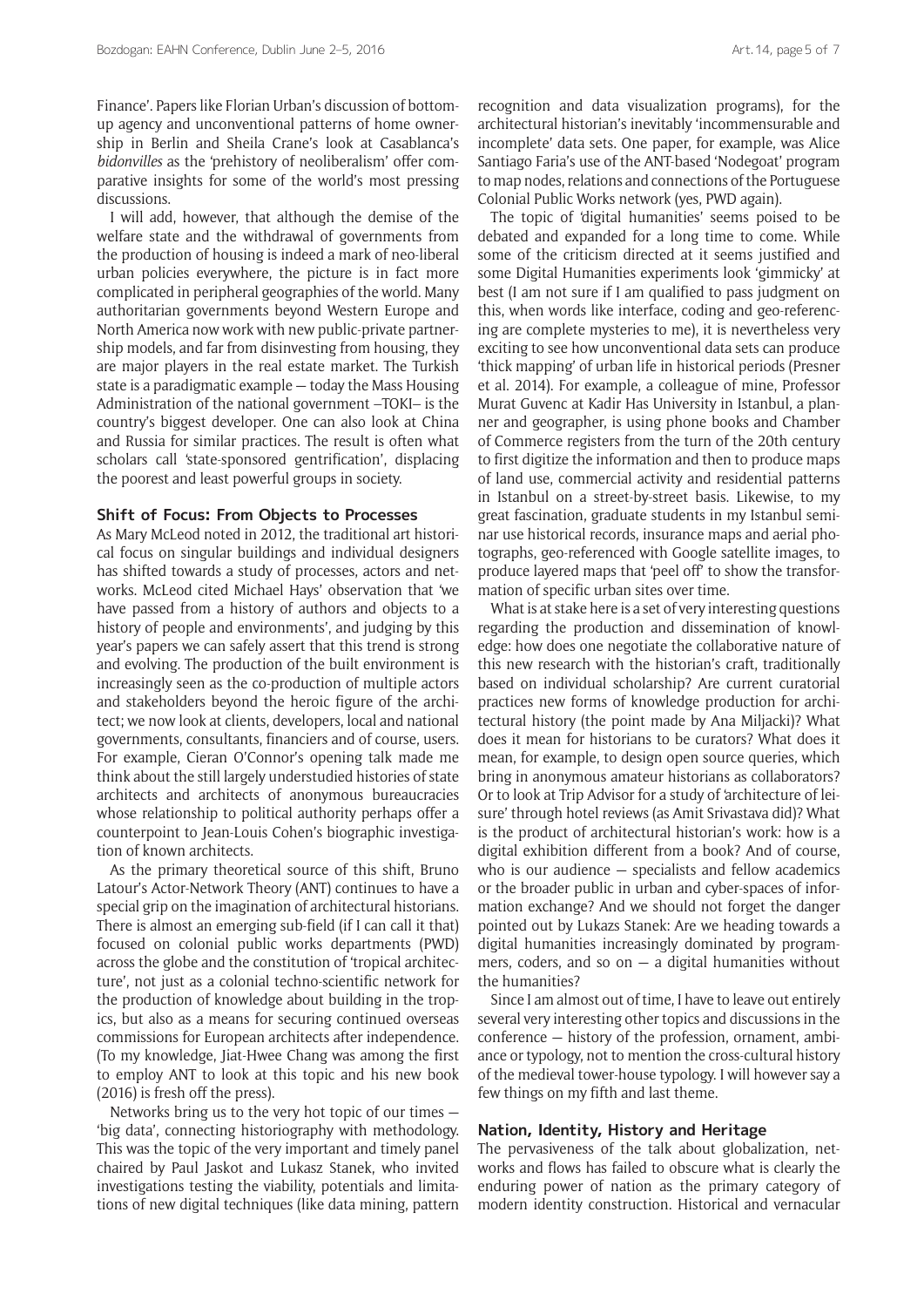references continue to be rich resources to which architects resort to in their search for cultural distinction in an increasingly same world. An example of this phenomenon is Karen Burns and Paul Walker's discussion of Australian soft, pluralistic, critical regionalism as a response to the 'demands of the global North for distinctively local content'.

Architectural history's complicity in constructing nationalist narratives clearly continues to be a very fertile field of research within the EAHN community. We heard several excellent papers showing us how national identity construction is never fixed, always contested and always in flux and how everywhere there is a rich history of competing nationalist narratives, each of which appropriate history differently and shape heritage politics accordingly, and how these narratives change over time. Preservation, museology, photography and media have been particularly effective in constructing and disseminating these narratives, as discussed in the roundtable, 'Architecture and the Changing Construction of National Identity'.

Another roundtable, chaired by Alona Nitzan-Shiftan, addressed these issues in the context of war, destruction and reconstruction. It brought into sharper focus the perennial tension between preservation as an institution and the power of the nation state through which it is practiced. As the papers reminded us, particularly important for our conflict-ridden world is the argument, via Chantal Mouffee, that rather than the unrealistic hope of total reconciliation, a 'conflictual consensus' is needed for preservation practices that are more inclusive (Mouffe 2013). This call for what Mouffe calls 'agonistic politics' was echoed in Emily Bereskin's call for social engagement as a way of transcending competing group narratives in Nicosia, Cyprus. Meanwhile, Lucy Maulsby's discussion of the repurposing of fascist party buildings in postwar Italy posed an interesting question that Hilde Heynen elaborated in her comments at the roundtable: is it something specific to architecture (as opposed to factors external to it) that some buildings are repurposed and accepted after the regimes that produced them are discredited, while others are destroyed by the new regimes that replace them? The question reminds us as well of Andrew Hersher's observation that 'material destruction is cultural production'.

When national identities are always contested and defined differently by different groups, what constitutes national heritage inevitably becomes a contested terrain and practices of preservation, intensely political. We had a very telling, almost textbook case of this fact in Istanbul in 2013 when an ill-conceived government scheme to redevelop a park in the modern heart of the city triggered mass demonstrations and the occupation of the now-famous Gezi Park. By way of conclusion, I will bring up this story, which captures so many of the issues I have touched on in this overview.

As you may recall from the media, a full-fledged revolt began in Istanbul in May 2013, when bulldozers entered the Gezi Park to cut the trees and to clear the site for the government's projected shopping mall/mixed use development. The project, now thankfully stopped by court order (which President Tayyip Erdoğan has just recently promised to reverse), proposed to reconstruct a replica of the 19th-century Ottoman artillery barracks that once stood on the same site but was demolished incrementally in the early 1940s to make way for Gezi Park. More interestingly, the barracks were, in turn, built partially over a former Armenian cemetery.

When we look back at the making of the Gezi Park, we may agree that it was perhaps a mistake to demolish the barracks, although most architects and architectural historians agree that, contrary to the personal preferences of Erdoğan, then the prime minister, the highly ornate, eclectic orientalist style of the building was of dubious architectural merit at best. Nevertheless, no one under the age of 70 remembers the barracks today. Gezi Park not only now occupies a central place in collective urban memory, it is also a rare green breathing space in an already overbuilt metropolis.

Erdoğan's disingenuous claim that rebuilding the barracks is 'a form of historic preservation' — a restoration of the site to what it should have been in the first place raises very troublesome questions: Why are the barracks historic heritage and Prost's Park is not? Who decides what constitutes historic heritage? Whose heritage? And how can preservation practices negotiate between competing claims to the same site or project?

At the conference, Christian Freigang introduced the roundtable on historiography by observing the gap between the 'modernist bias' of architectural historians and the popular public interest in pre-modern historic setting, especially in tourism and media, giving rise to phenomena like Downton Abbey tours. Sensing an opportunity there, local and national governments and municipal authorities across the globe sponsor fake historical settings, replicas and theme park environments at an alarming speed; China and Turkey are cases in point. To salvage architectural history from such superficial appropriations seems to be one of the key responsibilities of architectural history in the 21st century.

#### **Competing Interests**

The author declares that they have no competing interests.

#### **References**

- **Bozdogan, S** 2015 Turkey's Postwar Modernism: A Retrospective Overview of Architecture, Urbanism and Politics in the 1950s. In: Gurel, M O (ed.) *Mid-Century Modernism in Turkey: Architecture Across Cultures in the 1950s and 1960s*. London: Routledge.
- **Brenner, N** 2014 *Implosions/Explosions: Towards a Study of Planetary Urbanization.* Berlin: JOVIS.
- **Chang, J-H** 2016 *A Genealogy of Tropical Architecture: Colonial Networks, Nature and Technoscience.* London: Routledge.
- **Cronon, W** 1991 *Nature's Metropolis: Chicago and the Great West*. New York: W. W. Norton.
- **Giedion, S** 1948 *Mechanization Takes Command*. New York: Oxford University Press.